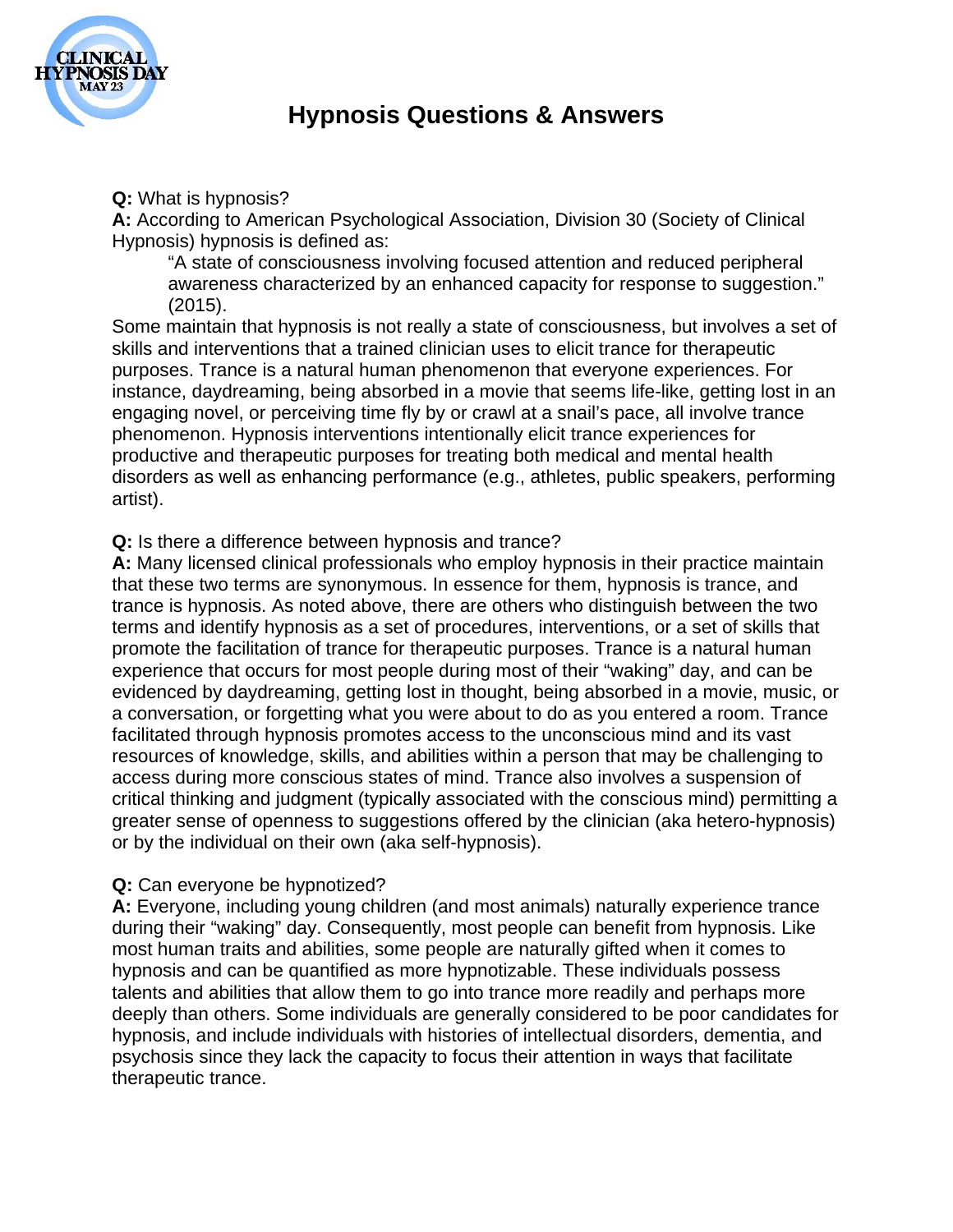# **Hypnosis Questions & Answers**

#### **Q:** Can someone be hypnotized against their will?

**A:** No. Hypnosis requires the consent and willingness of another to promote and facilitate trance for therapeutic purposes. This myth in addition to many other myths have unfortunately been perpetuated by mainstream media, silver screen productions, children's cartoons, and sensational stage hypnosis productions.

#### **Q:** Is stage hypnosis real?

**A:** Stage hypnotists are certainly capable of enhancing and facilitating trance experiences in their volunteers. Here's how they do that: First they request volunteers from the audience (providing a ripe selection of people who are willing to "expose" themselves in front of a group of strangers). Then they introduce the concept of "inductions" and "suggestions" to this selective group of volunteers. A series of suggestions are offered ranging from simple physical suggestions ("your arms are getting heavy as they hold this bucket of water") to more a more complex experience involving visual hallucinations ("the audience is sitting in their underwear"). If volunteers fail to respond to a suggestion they are informed that when they are "touched on their shoulder they will then find their way back to their seat." Essentially, stage hypnotists guarantee a selection of highly hypnotizable people (perhaps 2-4 remain on stage) that respond to more complicated suggestions.

### **Q:** Do weak-minded people make better subjects for hypnosis?

**A:** No. "weak-mindedness" has nothing to do with the ability to benefit from hypnosis. In fact, therapeutic benefits of hypnosis are typically appreciated by people who are mentally stable despite their presenting psychological and/or medical challenges.

### **Q:** What is self-hypnosis?

**A:** Self-hypnosis involves the independent facilitation and promotion of trance. Many clinicians encourage their patients and clients to use self-hypnosis as it promotes a sense of independence, confidence, and practice that allows hypnosis to be more effective for meeting treatment goals. Some clinicians provide their patients with audiorecordings of each session that include suggestions for using self-hypnosis.

## **Q:** What will I remember, if anything, after hypnosis?

**A:** Anything and everything that is necessary for your conscious mind to recall. It is a misnomer that recalling portions of a hypnosis session indicate that hypnosis was ineffective. Most people recall many things after hypnosis is terminated. At times, however, it may be helpful for a clinician to suggest that someone not remember an experience during hypnosis as it may be traumatic and difficult for them to manage, though this is the exception and not the rule for hypnosis.

### **Q:** Will I be asleep?

**A:** Hypnosis generally involves a state of relaxation and physical comfort that facilitates a trance state that is not intended to promote sleep. In fact, during trance, part of the mind can remain very active and absorbed. Most people recall many details of their experience during trance while appreciating that they were not fully alert or sound asleep.